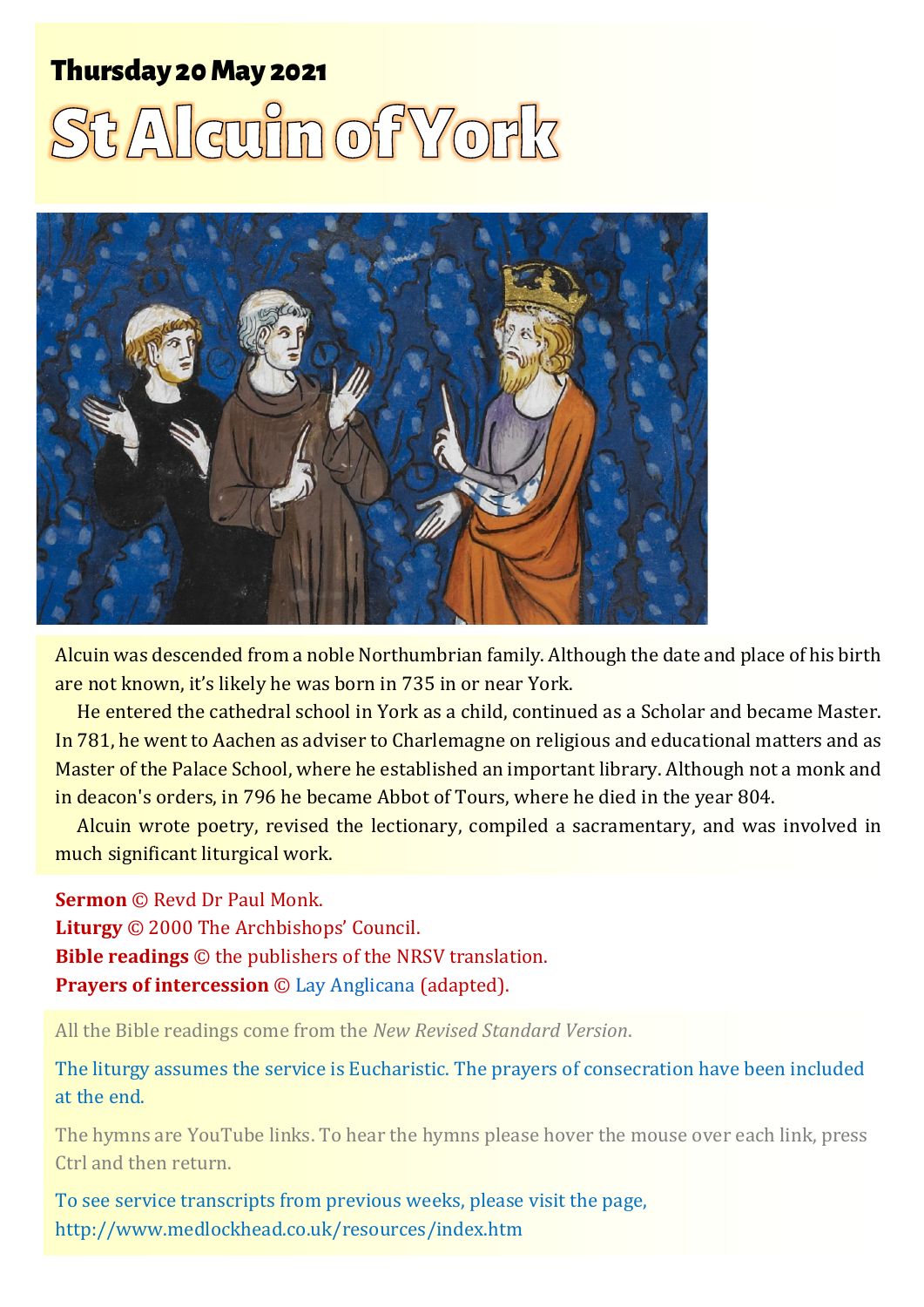# **Introduction and welcome**

| <b>HYMN 1 For all the saints</b><br>(please click on this link to hear the hymn) |
|----------------------------------------------------------------------------------|
|----------------------------------------------------------------------------------|

## **The Welcome**

In the name of the Father, and of the Son, and of the Holy Spirit

All **Amen.**

The Lord be with you

All **And also with you.**

# **The Preparation**

All **Almighty God,**

**to whom all hearts are open, all desires known, and from whom no secrets are hidden: cleanse the thoughts of our hearts by the inspiration of your Holy Spirit, that we may perfectly love you, and worthily magnify your holy name; through Christ our Lord. Amen.**

Our Lord Jesus Christ said:

The first commandment is this: 'Hear, O Israel, the Lord our God is the only Lord. You shall love the Lord your God with all your heart, with all your soul, with all your mind, and with all your strength.'

And the second is this: 'Love your neighbour as yourself.' There is no other commandment greater than these. On these two commandments hang all the law and the prophets.

#### All **Amen. Lord, have mercy.**

Christ calls us to share the heavenly banquet of his love with all the saints in earth and heaven. Therefore, knowing our unworthiness and sin, let us confess our sins in penitence and faith, firmly resolved to keep God's commandments and to live in love and peace with all.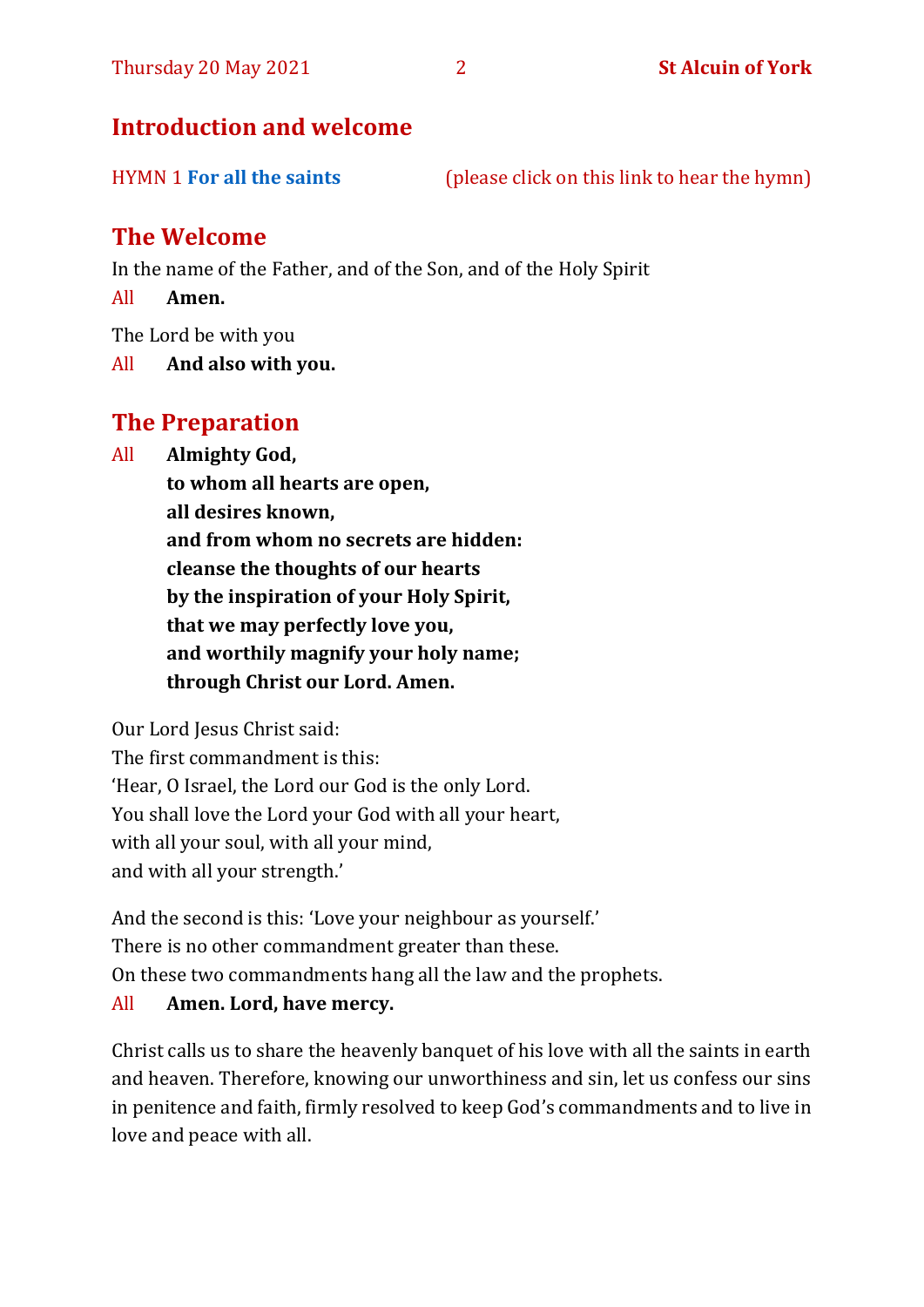All **Almighty God, our heavenly Father, we have sinned against you and against our neighbour in thought and word and deed, through negligence, through weakness, through our own deliberate fault. We are truly sorry and repent of all our sins. For the sake of your Son Jesus Christ, who died for us, forgive us all that is past and grant that we may serve you in newness of life to the glory of your name. Amen.**

Almighty God,

who forgives all who truly repent, have mercy upon you, pardon and deliver you from all your sins, confirm and strengthen you in all goodness, and keep you in life eternal; through Jesus Christ our Lord. All **Amen.**

# **The Gloria**

This Gloria is sung to the tune of 'Cwm Rhondda'. Click **[here](https://www.youtube.com/watch?v=l71MLQ22dIk)** for the tune.

All **Glory be to God in Heaven, Songs of joy and peace we bring, Thankful hearts and voices raising, To creation's Lord we sing. Lord we thank you, Lord we praise you, Glory be to God our King: Glory be to God our King. Lamb of God, who on our shoulders, Bore the load of this world's sin; Only Son of God the Father, You have brought us peace within. Lord, have mercy, Christ have mercy,**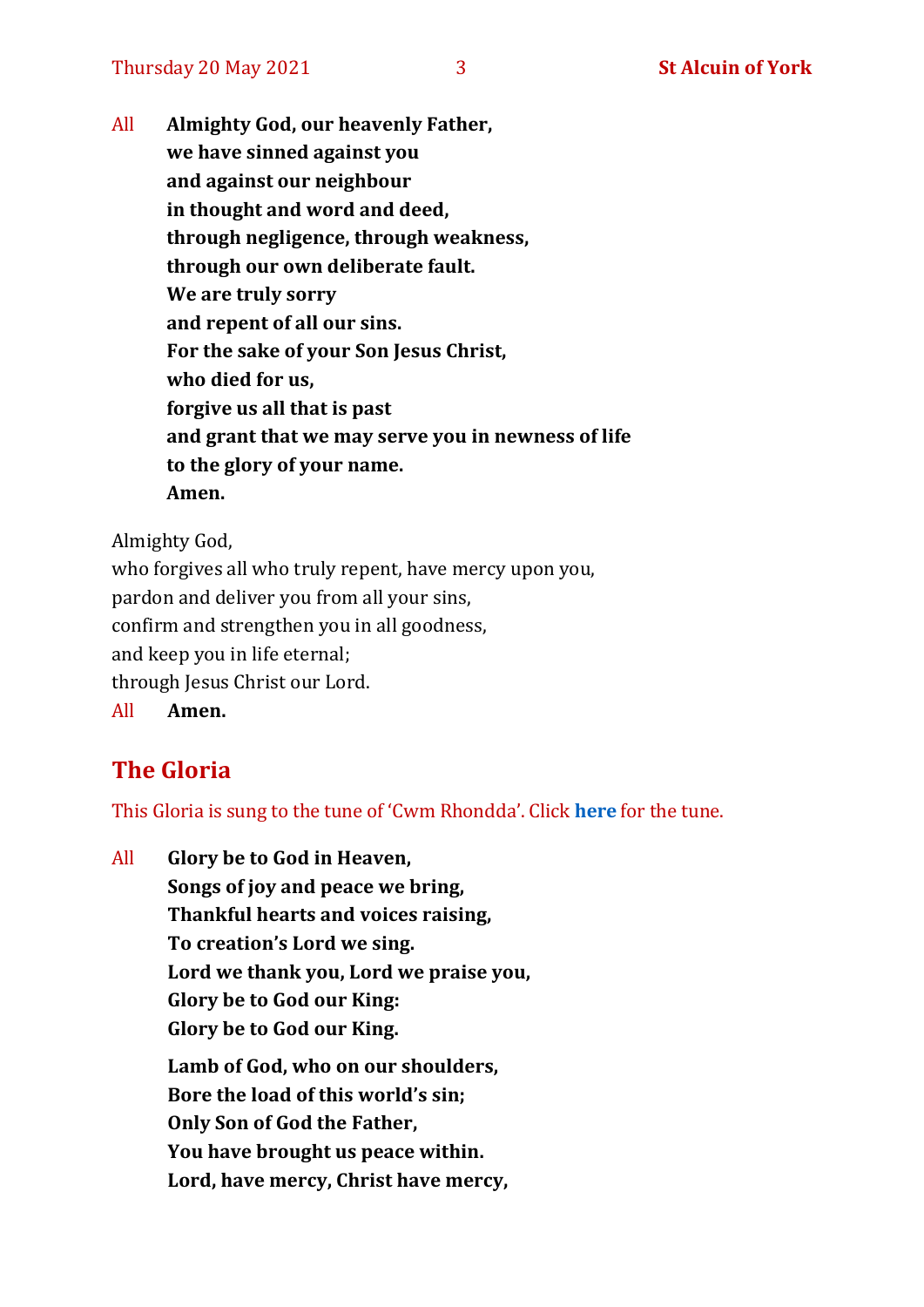**Now your glorious reign begin: Now your glorious reign begin.**

**You O Son of God are Holy, You we praise with one accord. None in heav'n or earth is like you, Only you are Christ the Lord. With the Father and the Spirit, Ever worshipped and adored: Ever worshipped and adored.**

# **The Collect for St Alcuin**

God of Wisdom, Eternal Light, who shone in the heart of your servant Alcuin, revealing to him your power and pity: scatter the darkness of our ignorance that, with all our heart and mind and strength, we may seek your face and be brought with all your saints to your holy presence; through Jesus Christ your Son our Lord, who is alive and reigns with you, in the unity of the Holy Spirit, one God, now and for ever. All **Amen.**

# **First reading**

A reading from the book of the Prophet Isaiah

I will greatly rejoice in the Lord, my whole being shall exult in my God; for he has clothed me with the garments of salvation, he has covered me with the robe of righteousness, as a bridegroom decks himself with a garland, and as a bride adorns herself with her jewels. For as the earth brings forth its shoots, and as a garden causes what is sown in it to spring up, so the Lord God will cause righteousness and praise to spring up before all the nations.

For Zion's sake I will not keep silent, and for Jerusalem's sake I will not rest, until her vindication shines out like the dawn, and her salvation like a burning torch. The nations shall see your vindication, and all the kings your glory; and you shall be called by a new name that the mouth of the Lord will give. You shall be a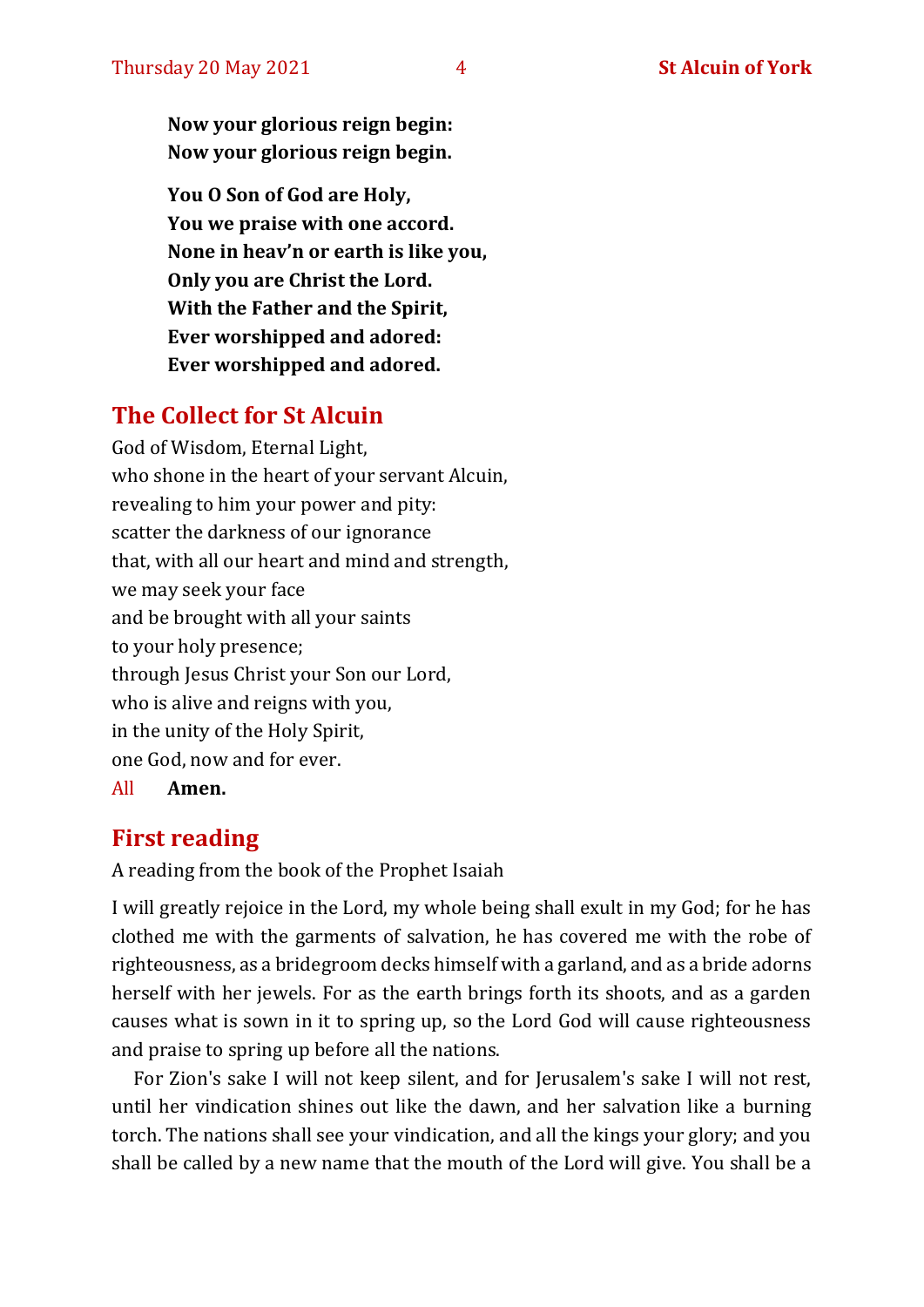crown of beauty in the hand of the Lord, and a royal diadem in the hand of your God. *Isaiah 61:10—62:3*

This is the Word of the Lord

All **Thanks be to God.**

# **Second reading**

A reading from St Paul's Letter to the Colossians

As God's chosen ones, holy and beloved, clothe yourselves with compassion, kindness, humility, meekness, and patience. Bear with one another and, if anyone has a complaint against another, forgive each other; just as the Lord has forgiven you, so you also must forgive. Above all, clothe yourselves with love, which binds everything together in perfect harmony. And let the peace of Christ rule in your hearts, to which indeed you were called in the one body. And be thankful. Let the word of Christ dwell in you richly; teach and admonish one another in all wisdom; and with gratitude in your hearts sing psalms, hymns, and spiritual songs to God. *Colossians 3:12–16*

This is the Word of the Lord

All **Thanks be to God.**

HYMN 2 **[Gloria in excelsis deo](https://www.youtube.com/watch?v=2D0ncpEMcGM)** (please click on this link to hear the hymn)

# **Gospel reading**

Hear the Gospel of our Lord Jesus Christ according to John

# All **Glory to you O Lord.**

The Samaritan woman at the well said to Jesus, 'Sir, I see that you are a prophet. Our ancestors worshiped on this mountain, but you Jews say that the place where people must worship is in Jerusalem.' Jesus said to her, 'Woman, believe me, the hour is coming when you will worship the Father neither on this mountain nor in Jerusalem. You worship what you do not know; we worship what we know, for salvation is from the Jews. But the hour is coming, and is now here, when the true worshippers will worship the Father in spirit and truth, for the Father seeks such as these to worship him. God is spirit, and those who worship him must worship in spirit and truth.' *John 4:19–24*

This is the Gospel of the Lord

All **Praise to you O Christ.**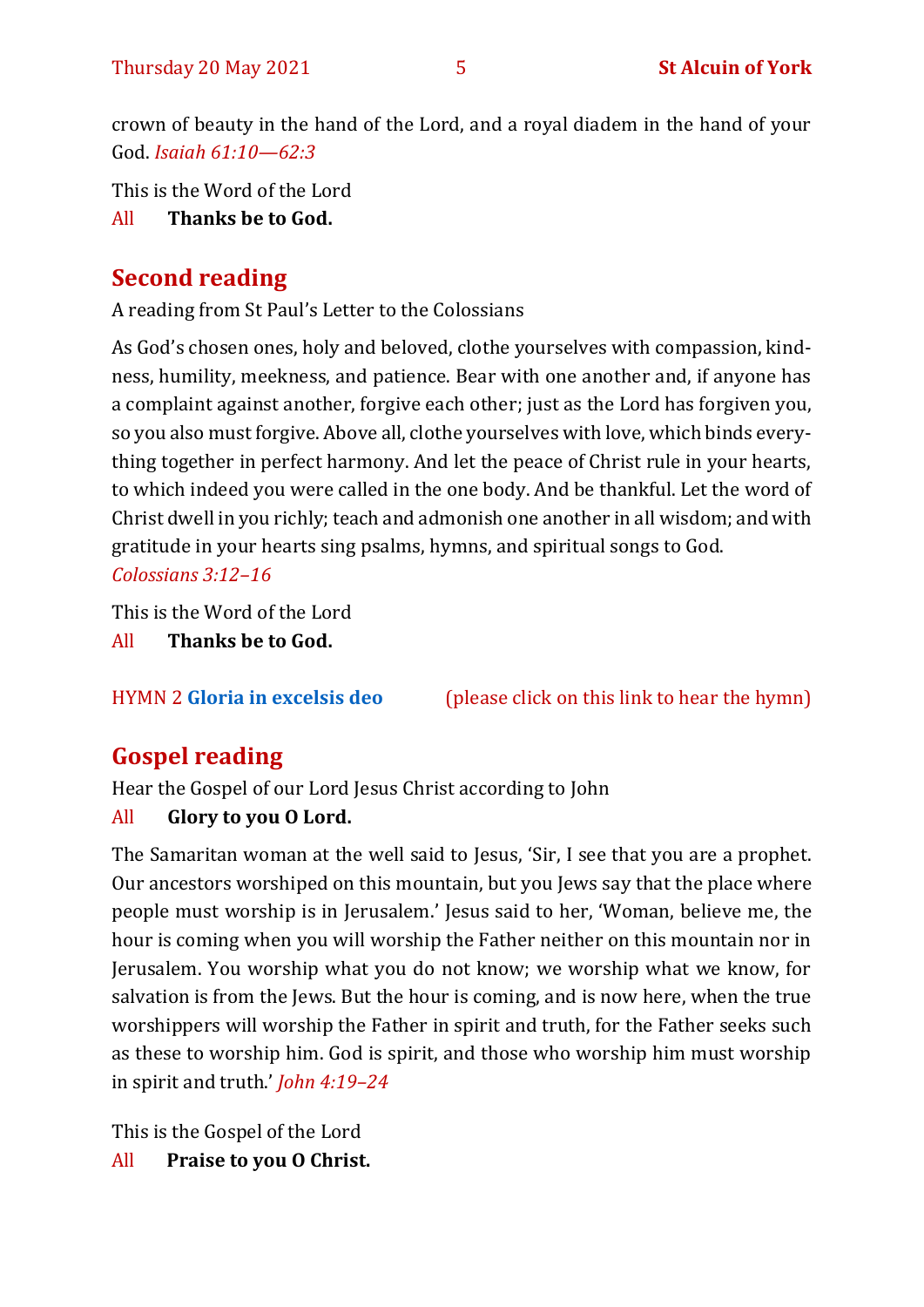#### **Sermon**

Two of today's readings are phrased in terms of clothing.

I used to commute to work in Manchester. I did it for years, so I got to know many of the other commuters quite well. Most were very nice. Some were extraordinary characters. And some were just weird; so I'll talk a bit about one of them.

I'll call him 'John.' He wore blue jeans, check shirt, and ankle-boots with heels. Sometimes he wore a neckerchief and a leather waistcoat. His clothing made it clear: he wanted to be a cowboy. We didn't quiz him too closely, but I'm sure his favourite film star was John Wayne; that's *why* we called him 'John'. We tried not to laugh at him—that is, until he arrived for the 7:27 train wearing a Stetson.

Some people, like John, wear their dreams in a way that is obvious and visible. Certainly, it was impossible to look at John and say his dream was to become a scientist, or chef. His attire could only point toward his dreamt of being a cowboy.

In today's reading from Colossians, God advises us to do something similar to 'John' … not to dress like a cowboy; but, rather, we're to make visible what we long for: to display openly our desire for a Christian life centred on God, being a disciple.

The list of how to make this dream visible comes in three parts, three layers. As the first layer, we are instructed to clothe ourselves with compassion, kindness, humility, meekness, and patience. This advice is good: if our actions are sincere and consistent, we will not only advertise what we desire, but this external layer sinks in, going deep below the surface. In Hollywood it's called 'Method acting.' We will come to believe that which we act. So when the going gets rough, and it will get rough—it always does—the visible actions are in place and becomes habitual. They will carry us through.

We will soon find that being a disciple can be quite different from any life beforehand. To this layer of compassion and kindness we add a second: we are to cloth ourselves with love. Love is greater than either compassion and kindness and is therefore more visible. St Paul describes such love using these words: 'Love is patient, love is kind. It does not envy, it does not boast, it is not proud. It is not rude, it is not self-seeking, it is not easily angered, it keeps no record of wrongs. Love does not delight in evil but rejoices with the truth. It always protects, always trusts, always hopes, always perseveres.' This love is highly visible, and we must wear it always, delighting in it like a treasured garment.

Thirdly, we are to cloth ourselves with Christ. As the passage says, 'Do everything in the name of the Lord Jesus.' This is the most visible and distinctive layer of all. For the sake of our discipleship, we must learn how to be Christlike. To this end, we read the gospels to remind ourselves what such Christlikeness looks like.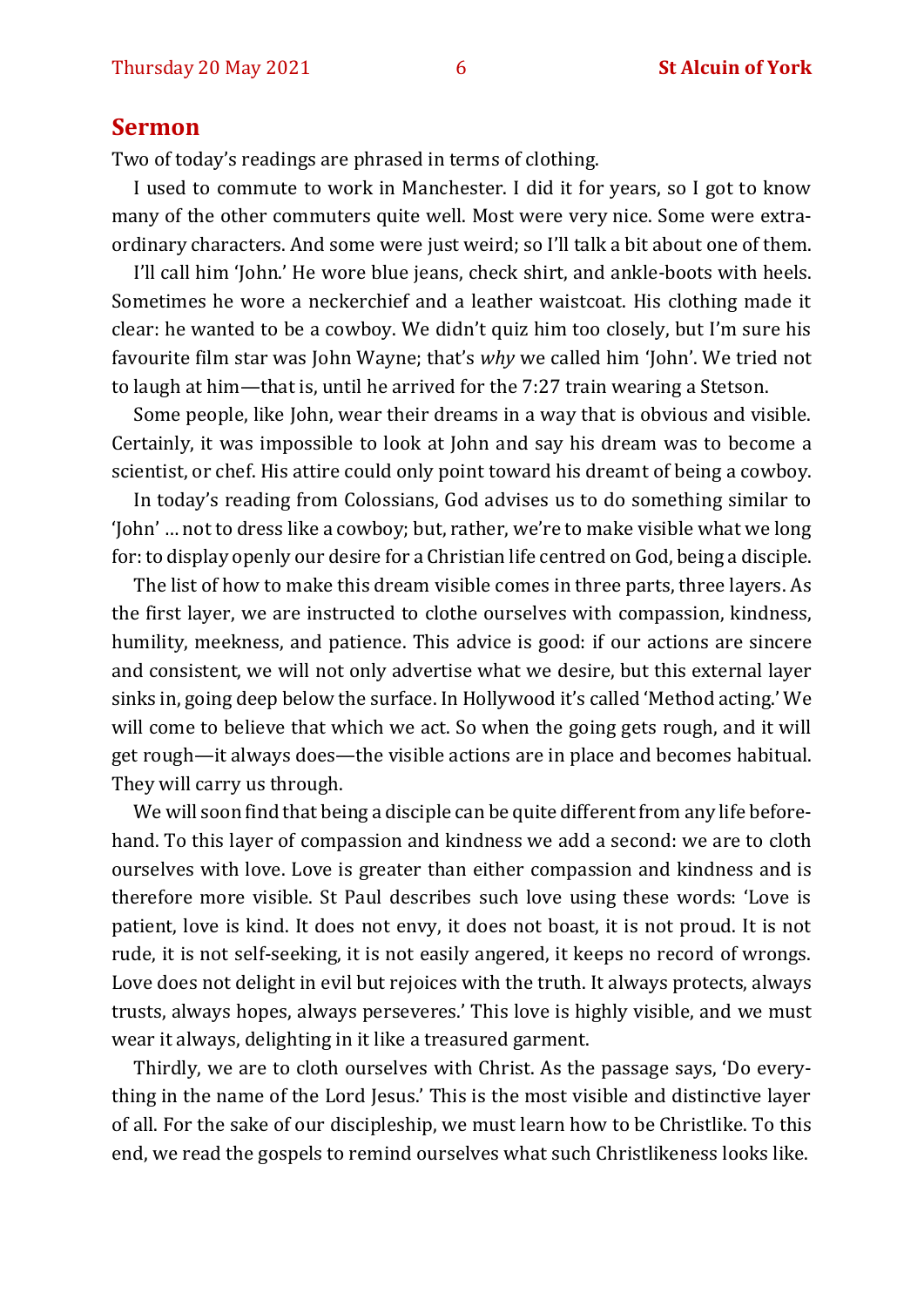My commuting companion on the station had no chance of becoming a cowboy. There are no genuine cowboys in twenty-first century Lancashire! But we *can* achieve our dream of a discipleship that is long and committed It is difficult to achieve: the temptation, particularly in weather like this, is always to take off these layers. And the Christlikeness will always come off first. But if we keep these three layers in place: first feelings, second love, and over that wearing Christ, then motive and action, desire and outcome, become welded together and our discipleship will be an inspiration to all.

# **The Creed**

Do you believe and trust in God the Father, the source of all being and life, the one for whom we exist?

#### All **We believe and trust in him.**

Do you believe and trust in God the Son, who took our human nature, died for us and rose again?

#### All **We believe and trust in him.**

Do you believe and trust in God the Holy Spirit, who gives life to the people of God and makes Christ known in the world?

#### All **We believe and trust in him.**

This is the faith of the Church.

All **This is our faith. We believe and trust in one God, Father, Son and Holy Spirit. Amen.**

#### **Prayers of intercession**

Eternal Light, shine into our hearts, Eternal Goodness, deliver us from evil, Eternal Power, be our support, Eternal Wisdom, scatter the darkness of our ignorance, Eternal Pity, have mercy upon us; that with all our heart and mind and soul and strength we may seek your face and be brought by thine infinite mercy to your holy presence;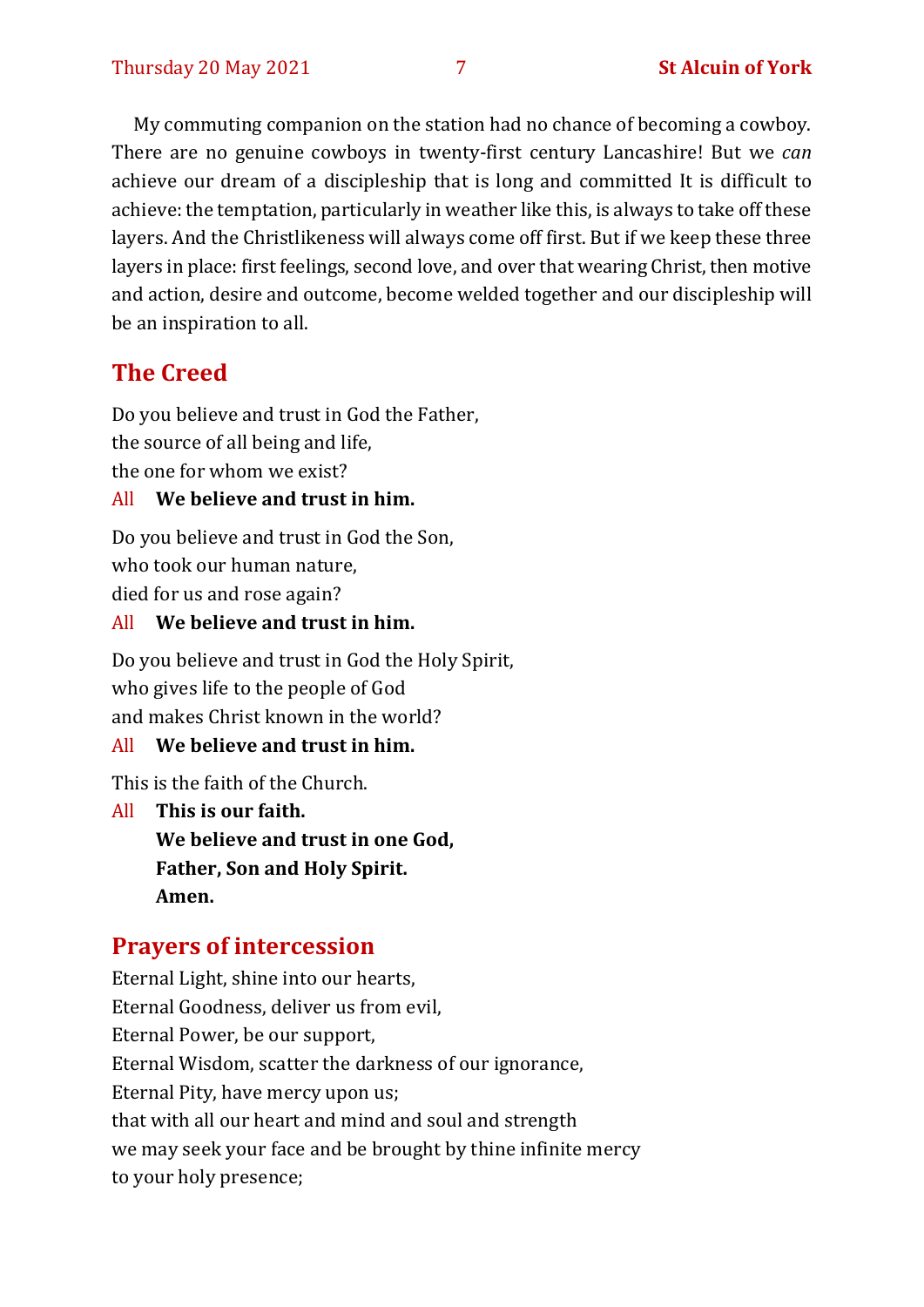### through Jesus Christ our Lord.

#### All **Amen**. *by Alcuin of York*

Almighty and merciful God, Fountain of all goodness, you know the thoughts of our hearts. We confess that we have sinned against you and done evil in your sight. Wash us from the stains of our past sins, and give us grace and power to put away all hurtful things. Deliver us from the bondage of sin, that we may bring forth worthy fruits of repentance.

#### All **Amen**. *by Alcuin of York*

Give me, O Lord, I beseech you, firm faith, unwavering hope, perfect charity. Pour into my heart the Spirit of wisdom and understanding, the Spirit of counsel and spiritual strength, the Spirit of knowledge and true godliness, and the Spirit of your holy fear. Light eternal, shine in my heart. Power eternal, deliver me from evil. Wisdom eternal, scatter the darkness of my ignorance. Might eternal, pity me. Grant that I may ever seek your face with all my heart and soul and strength; and, in thine infinite mercy, bring me at last to your holy presence where I shall behold your glory and possess your promised joys. All **Amen**. *by Alcuin of York*

#### Merciful Father,

All **accept these prayers for the sake of your Son, our Saviour Jesus Christ. Amen.**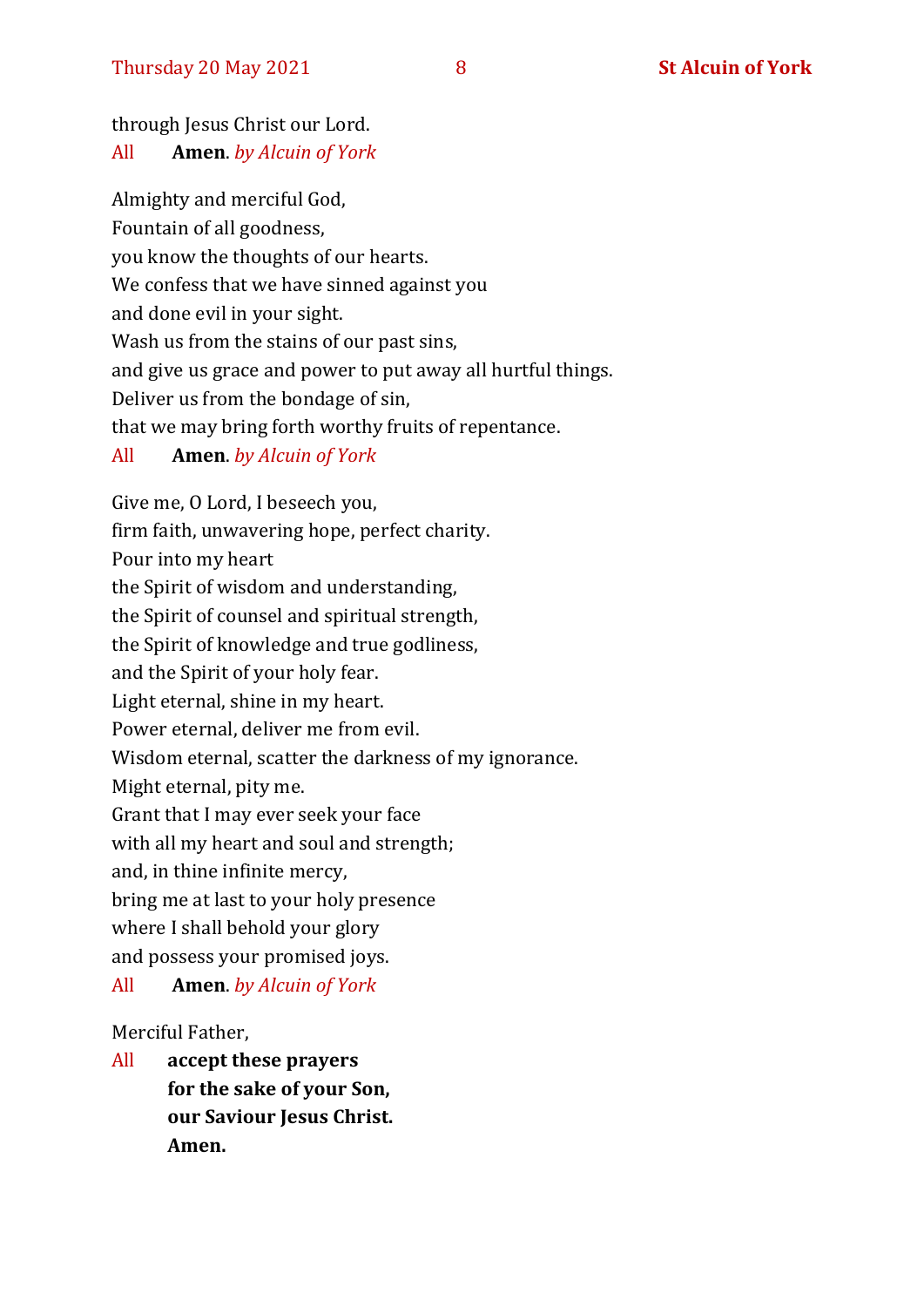# **The peace**

Unto us a child is born, unto us a son is given, and his name shall be called the Prince of Peace.

The peace of the Lord be always with you,

All **And also with you.**

HYMN 3 **[Take my life \(](https://www.youtube.com/watch?v=uHeEytocJVY)'holiness')** (please click on this link to hear the hymn)

The liturgy of the Communion Service appears below

# The Dismissal

May God,

who kindled the fire of his love in the hearts of the saints,

pour upon you the riches of his grace.

# All **Amen**

May he give you joy in their fellowship and a share in their praises.

# All **Amen**

May he strengthen you to follow them in the way of holiness and to come to the full radiance of glory.

# All **Amen**

And the blessing of God the Almighty:

Father, Son, and Holy Spirit, be with you now and remain with you always.

# All **Amen**

Go in peace to love and serve the Lord.

All **In the name of Christ. Amen.**

# HYMN 4 **[Holiness is your life in me](https://www.youtube.com/watch?v=vJDEgUks4ZI)** (please click on this link to hear the hymn)

Go in peace to love and serve the Lord.

All **In the name of Christ. Amen.**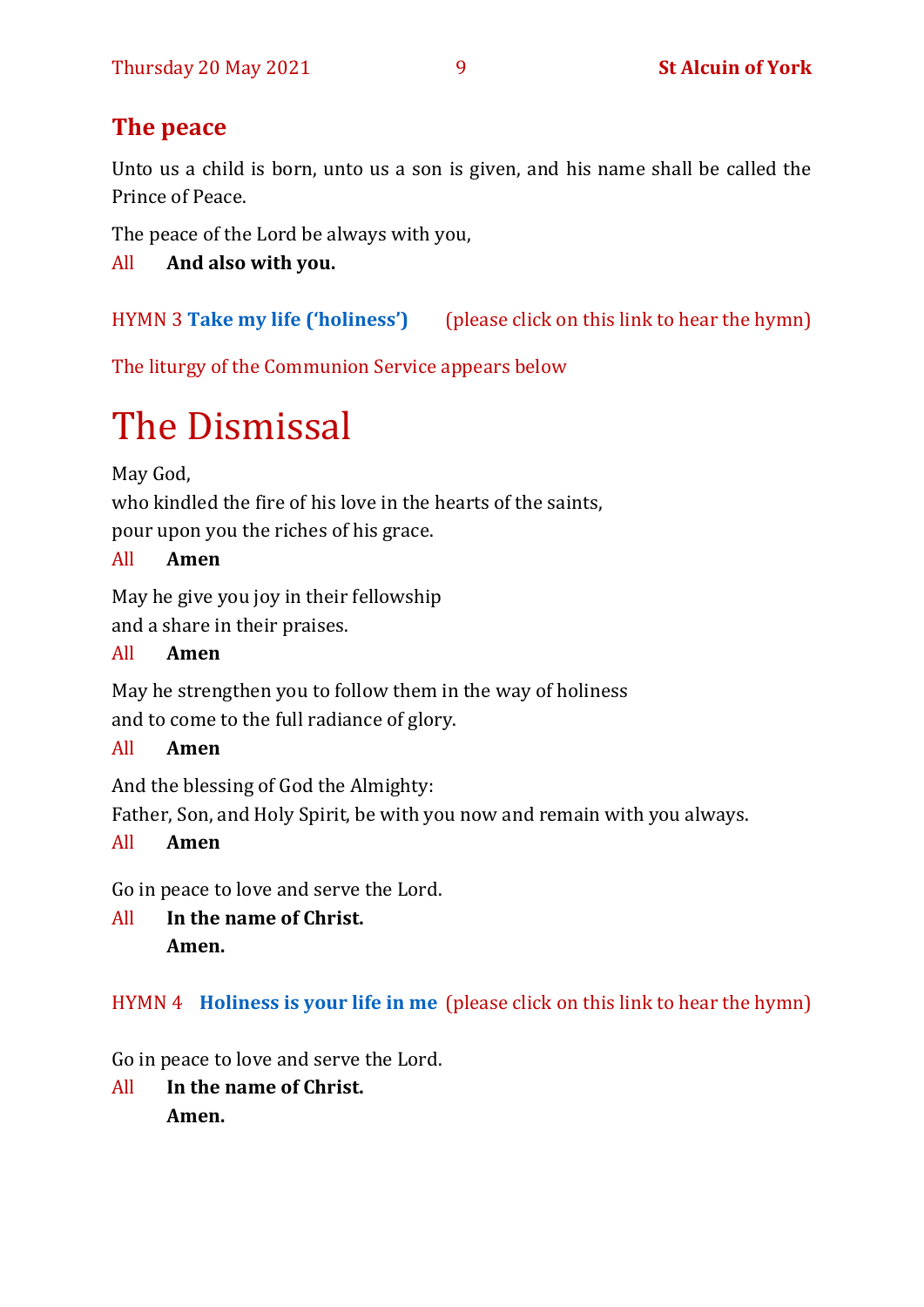# The Liturgy of the Sacrament

# Eucharistic Prayer (prayer E)

The Lord be with you

#### All **and also with you.**

Lift up your hearts.

#### All **We lift them to the Lord.**

Let us give thanks to the Lord our God.

#### All **It is right to give thanks and praise.**

It is indeed right, our duty and our joy, always and everywhere to give you thanks, holy Father, almighty and eternal God, through Jesus Christ our Lord. And now we give thanks, most gracious God, surrounded by a great cloud of witnesses and glorified in the assembly of your saints. The glorious company of apostles praise you. The noble fellowship of prophets praise you. The white-robed army of martyrs praise you. We, your holy Church, acclaim you. In communion with angels and archangels, and with all who served you on earth and worship you now in heaven, we raise our voice to proclaim your glory, for ever praising you and saying:

All **Holy, holy, holy Lord, God of power and might, heaven and earth are full of your glory. Hosanna in the highest. Blessed is he who comes in the name of the Lord. Hosanna in the highest.**

We praise and bless you, loving Father, through Jesus Christ, our Lord; and as we obey his command, send your Holy Spirit, that broken bread and wine outpoured may be for us the body and blood of your dear Son.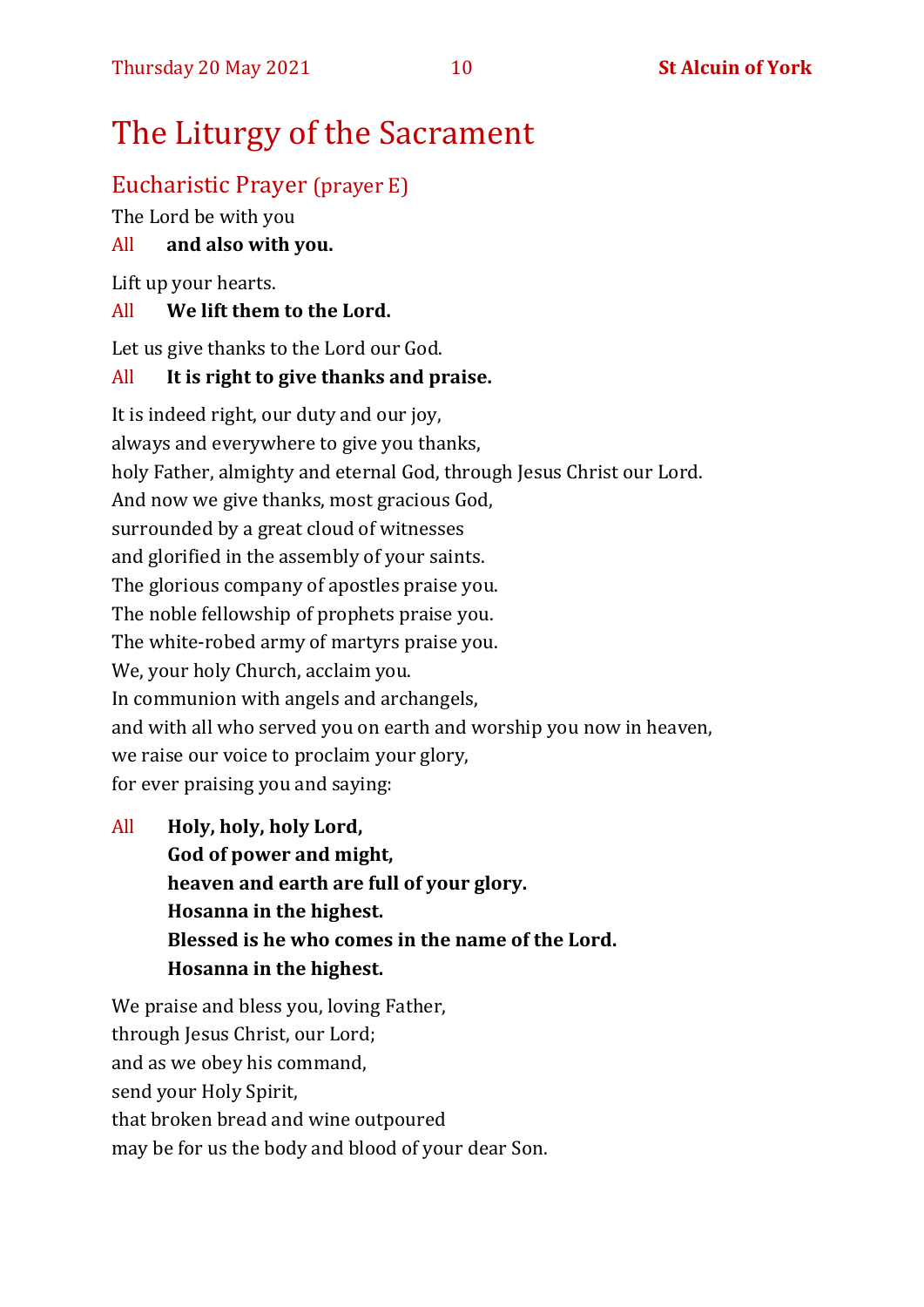On the night before he died he had supper with his friends and, taking bread, he praised you. He broke the bread, gave it to them and said: Take, eat; this is my body which is given for you; do this in remembrance of me.

When supper was ended he took the cup of wine. Again he praised you, gave it to them and said: Drink this, all of you; this is my blood of the new covenant, which is shed for you and for many for the forgiveness of sins. Do this, as often as you drink it, in remembrance of me.

So, Father, we remember all that Jesus did, in him we plead with confidence his sacrifice made once for all upon the cross.

Bringing before you the bread of life and cup of salvation, we proclaim his death and resurrection until he comes in glory.

Great is the mystery of faith:

All **Christ has died. Christ is risen. Christ will come again.**

Lord of all life, help us to work together for that day when your kingdom comes and justice and mercy will be seen in all the earth.

Look with favour on your people, gather us in your loving arms and bring us with Alcuin and all the saints to feast at your table in heaven.

Through Christ, and with Christ, and in Christ, in the unity of the Holy Spirit, all honour and glory are yours, O loving Father, for ever and ever.

All **Amen.**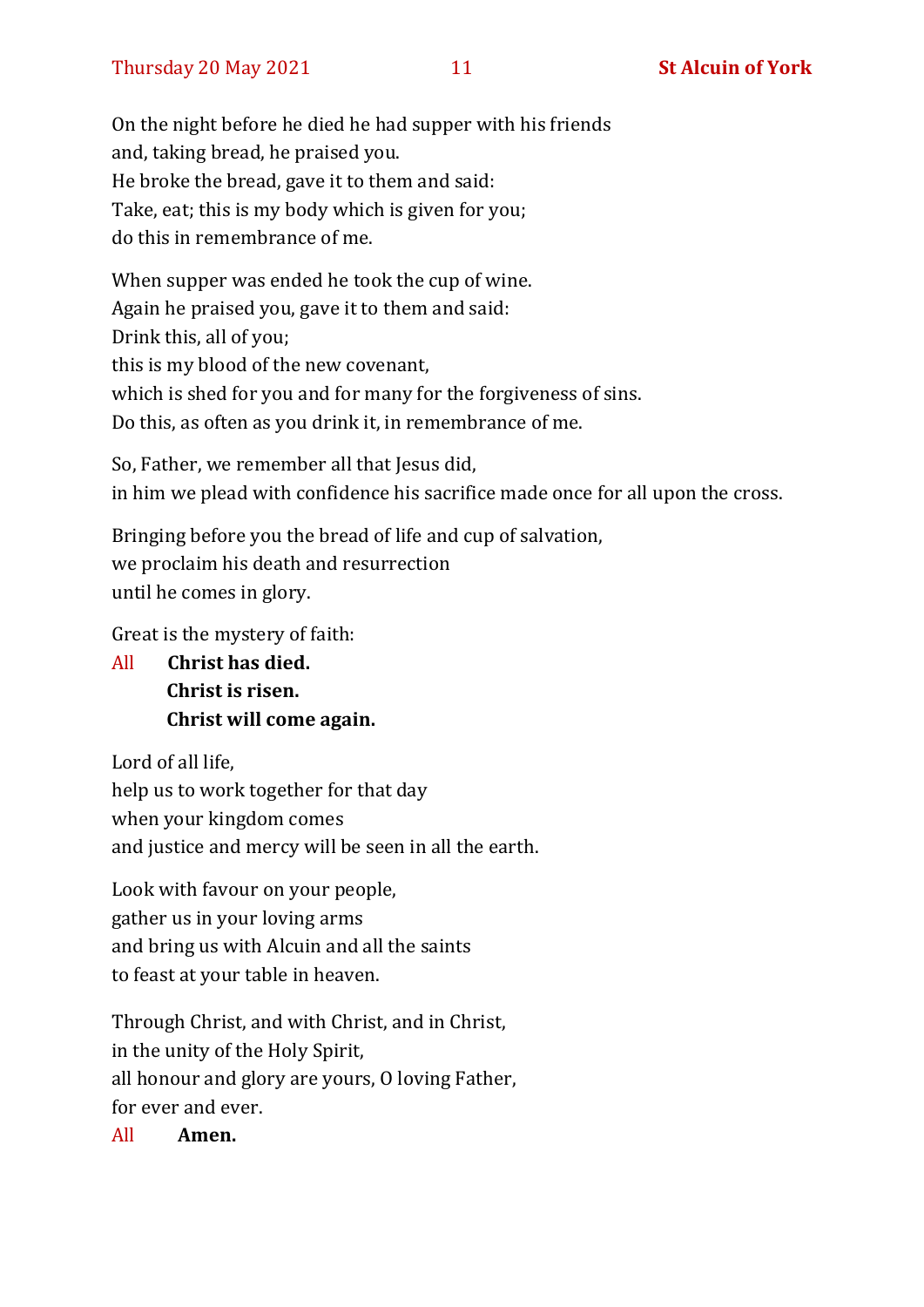### The Lord's Prayer

As our Saviour taught us, so we pray

All **Our Father in heaven, hallowed be your name, your kingdom come, your will be done, on earth as in heaven. Give us today our daily bread. Forgive us our sins as we forgive those who sin against us. Lead us not into temptation but deliver us from evil. For the kingdom, the power,** 

**and the glory are yours now and for ever. Amen.**

## Breaking of the Bread

We break this bread to share in the body of Christ.

- All **Though we are many, we are one body, because we all share in one bread.**
- All **Lamb of God,**

**you take away the sin of the world, have mercy on us.**

**Lamb of God, you take away the sin of the world, have mercy on us.**

**Lamb of God, you take away the sin of the world, grant us peace.**

Draw near with faith. Receive the body of our Lord Jesus Christ which he gave for you, and his blood which he shed for you. Eat and drink in remembrance that he died for you, and feed on him in your hearts by faith with thanksgiving.